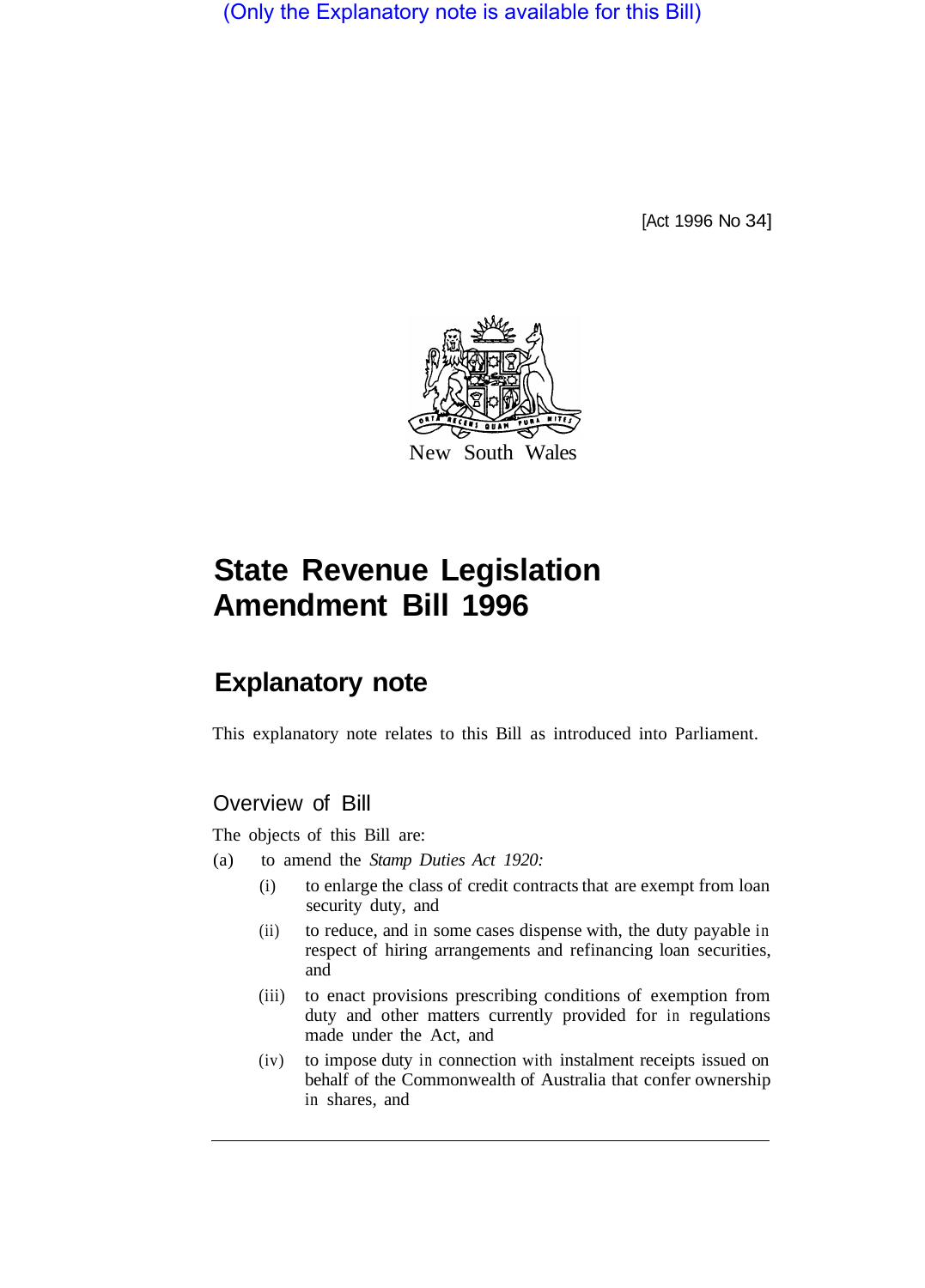State Revenue Legislation Amendment Bill 1996 [Act 1996 No 34]

Explanatory note

- (b) amend the *Debits Tax Act 1990* to prescribe the rate (currently prescribed by regulation) at which unpaid taxes under that Act attract penalty interest, and
- (c) amend the *Business Franchise Licences (Tobacco) Act 1987* to enable the cancellation or suspension of licences under that Act, and in relation to licence conditions.

## Outline of provisions

**Clause 1** sets out the name (also called the short title) of the proposed Act.

**Clause 2** provides for the commencement of the proposed Act.

**Clause 3** is a formal provision giving effect to the amendments to the *Stamp Duties Act 1920* set out in Schedule 1.

**Clause 4** is a formal provision giving effect to the amendments to the *Debits Tax Act 1990* set out in Schedule 2.

**Clause 5** is a formal provision giving effect to the amendments to the *Business Franchise Licences (Tobacco) Act 1987* set out in Schedule 3.

**Schedule 1** amends the *Stamp Duties Act 1920* and is divided into four Parts.

**Schedule 1.1** amends section 84EB of the Act so as to enlarge the class of credit contracts that are exempt from loan security duty. At present, only contracts worth \$25,000 or less are exempt. As a result of the amendment, contracts worth up to \$35,000 will get the benefit of the exemption.

**Schedule 1.2** deals with hiring arrangements and with loan security refinancing.

**Schedule 1.2 [l]** inserts a definition of *equipment financing arrangement*  into section 74D of the Act, and **Schedule 1.1 [6]** and **[7]** amend section 74F so as to provide that the duty on hiring arrangements (normally 1.5 per cent) is reduced to 0.75 per cent in the case of equipment financing arrangements (as defined in section 74D).

**Schedule 1.2 [11] repeals sections 84CAA and 84CAB and replaces them** with a new section 84CAA, which provides for a general exemption from duty on a mortgage or other loan security document the object of which is merely to refinance a loan. The exemption applies so long as the amount, or the total of amounts, financed under the new loan security does not exceed the amount financed under the original loan.

Explanatory note page 2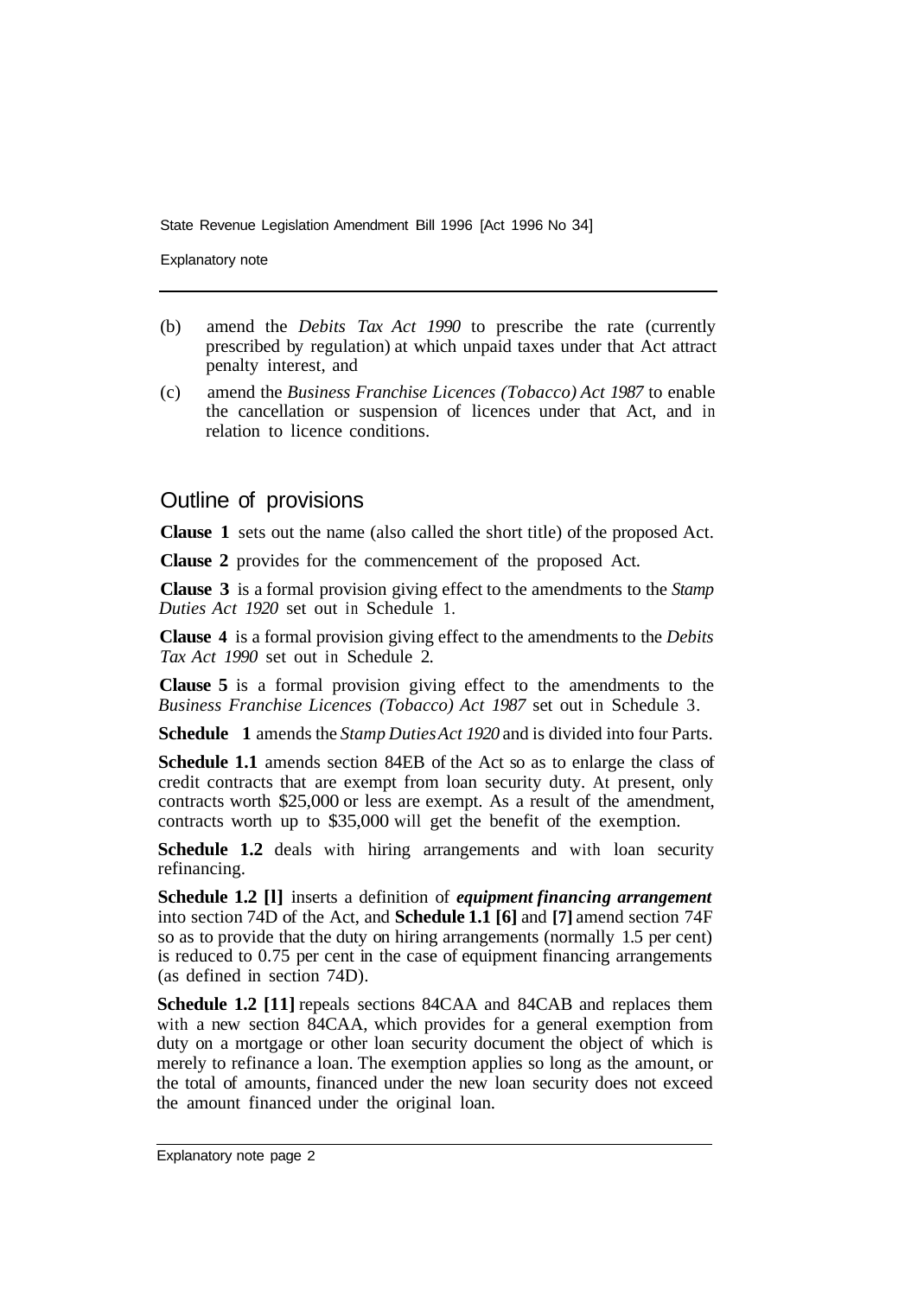State Revenue Legislation Amendment Bill 1996 [Act 1996 No 34]

Explanatory note

The other items in **Schedule 1.2** make consequential amendments.

**Schedule 1.3** deals with the sale of shares on behalf of the Commonwealth Government.

**Schedule 1.3 [1]** inserts a definition of an IR. An IR, or "instalment receipt", is a document (of the kind now being issued in connection with the sale of shares in the Commonwealth Bank) issued by a trustee in connection with a Commonwealth Government share sale, that conveys a beneficial interest in shares quoted on the stock exchange.

**Schedule 1.3 [2]** includes an IR in the definition of *marketable security.* As a consequence, duty is payable on IRs in the same way as on shares.

**Schedule 1.4** amends the Act so as to include miscellaneous provisions prescribing matters that are currently prescribed by regulation under the Act and (in the case of **Schedule 1.4 [28])** to make a consequential amendment.

**Schedule** 2 amends section 34 of the *Debits Tax Act 1990* so as to fix the rate of interest payable on overdue taxes under that Act at 20% per annum (the figure currently prescribed by regulation under the Act).

**Schedule 3** contains amendments to the *Business Franchise Licences (Tobacco) Act 1987.* 

**Schedule 3 [1]** and **[2]** amend section 36 of the Act so as to expand the grounds on which the Chief Commissioner for Business Franchise Licences (Tobacco) may decline to authorise the granting of a licence under the Act. **Schedule 3 [4] and [7]** make consequential amendments.

**Schedule 3 [3]** inserts a new section 36A which enables the Chief Commissioner to impose conditions on a licence under the Act. It is an offence to contravene any of those conditions.

**Schedule 3 [6]** amends section 50 of the Act to allow the Chief Commissioner to suspend the licence of a person who the Chief Commissioner believes has contravened a licence condition. Following the suspension, the licensee has 14 days to show cause why the licence should not be cancelled, and thereafter the Chief Commissioner, taking into account any representations made by the licensee, may reinstate or cancel the licence. **Schedule 3** [5] makes a consequential amendment.

**Schedule 3 [8]** amends section 51 of the Act to provide for an appeal to the District Court against the cancellation of a licence under proposed section 50 (4) of the Act.